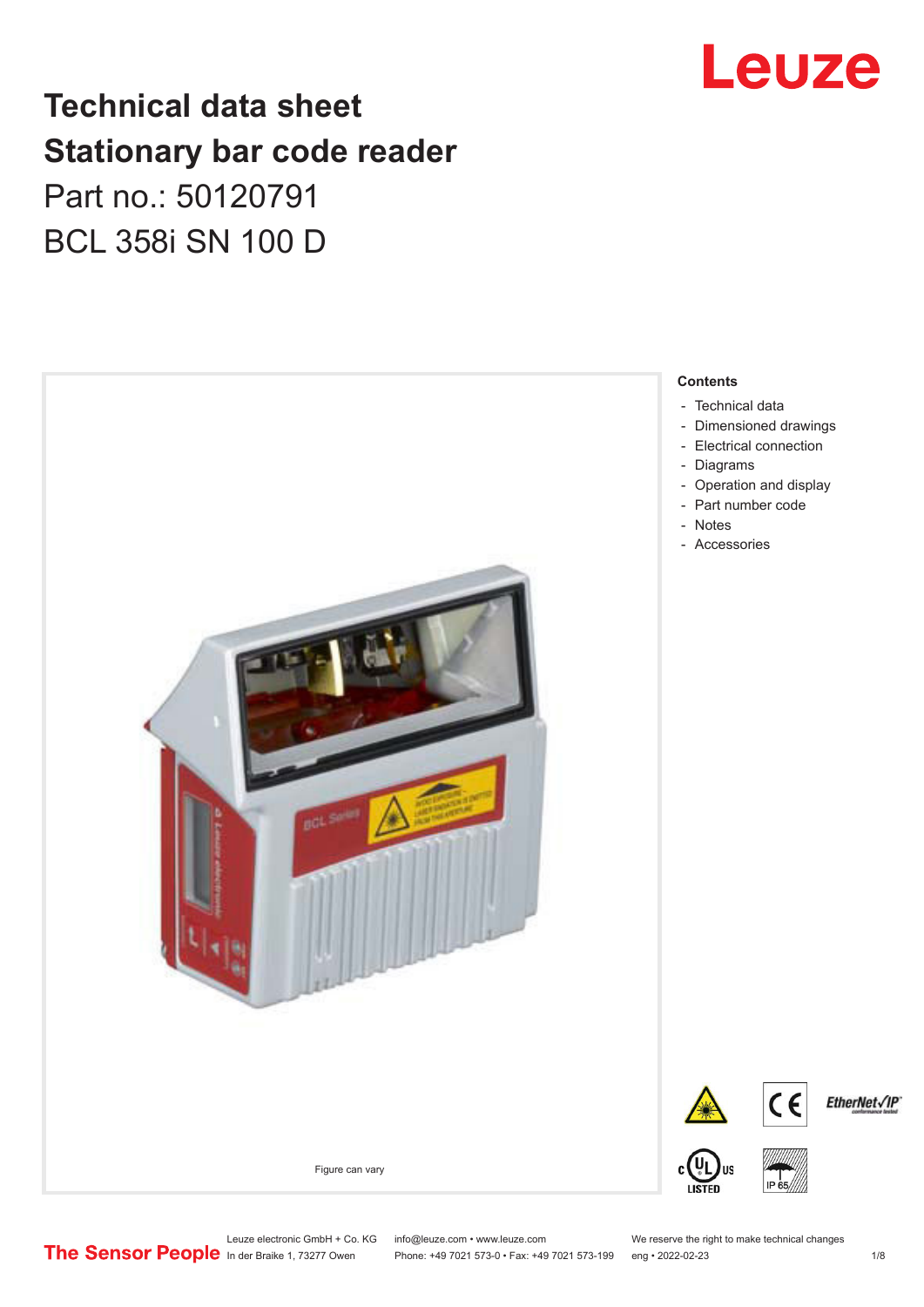### <span id="page-1-0"></span>**Technical data**

# **Leuze**

| <b>Basic data</b>                               |                                                                  |
|-------------------------------------------------|------------------------------------------------------------------|
| Series                                          | <b>BCL 300i</b>                                                  |
| <b>Functions</b>                                |                                                                  |
| <b>Functions</b>                                | Alignment mode                                                   |
|                                                 | AutoConfig                                                       |
|                                                 | AutoControl                                                      |
|                                                 | AutoReflAct                                                      |
|                                                 | Code fragment technology                                         |
|                                                 | <b>LED</b> indicator                                             |
|                                                 | Reference code comparison                                        |
|                                                 |                                                                  |
| <b>Characteristic parameters</b>                |                                                                  |
| <b>MTTF</b>                                     | 110 years                                                        |
| <b>Read data</b>                                |                                                                  |
| Code types, readable                            | 2/5 Interleaved                                                  |
|                                                 | Codabar                                                          |
|                                                 | Code 128                                                         |
|                                                 | Code 39                                                          |
|                                                 | Code 93                                                          |
|                                                 | <b>EAN 8/13</b>                                                  |
|                                                 | GS1 Databar Expanded                                             |
|                                                 | <b>GS1 Databar Limited</b>                                       |
|                                                 | <b>GS1 Databar Omnidirectional</b>                               |
|                                                 | <b>UPC</b>                                                       |
| Scanning rate, typical                          | $1,000$ scans/s                                                  |
| Bar codes per reading gate, max.                | 64 Piece(s)                                                      |
| number                                          |                                                                  |
| <b>Optical data</b>                             |                                                                  |
| <b>Reading distance</b>                         | 20  130 mm                                                       |
| <b>Light source</b>                             | Laser, Red                                                       |
| Wavelength                                      | 655 nm                                                           |
| Laser class                                     | 1. IEC/EN 60825-1:2014                                           |
| <b>Transmitted-signal shape</b>                 | Continuous                                                       |
| Usable opening angle (reading field<br>opening) | 60°                                                              |
| <b>Modulus size</b>                             | $0.1270.2$ mm                                                    |
| <b>Reading method</b>                           | Line scanner with deflecting mirror                              |
| <b>Beam deflection</b>                          | By means of rotating polygon mirror<br>wheel + deflecting mirror |
| Light beam exit                                 | Lateral with deflecting mirror                                   |
| <b>Electrical data</b>                          |                                                                  |
| <b>Protective circuit</b>                       | Polarity reversal protection                                     |
|                                                 |                                                                  |
| Performance data                                |                                                                  |
| Supply voltage $U_{B}$                          | 18  30 V, DC                                                     |
| Power consumption, max.                         | 4.5 W                                                            |
| Inputs/outputs selectable                       |                                                                  |

| <b>EtherNet IP</b>                                                 |                                                                                               |  |
|--------------------------------------------------------------------|-----------------------------------------------------------------------------------------------|--|
| <b>Function</b>                                                    | Process                                                                                       |  |
| <b>Address assignment</b>                                          | <b>DHCP</b>                                                                                   |  |
|                                                                    | Manual address assignment                                                                     |  |
| <b>Switch functionality</b>                                        | Integrated                                                                                    |  |
| <b>Transmission speed</b>                                          | 10 Mbit/s                                                                                     |  |
|                                                                    | 100 Mbit/s                                                                                    |  |
| <b>Service interface</b>                                           |                                                                                               |  |
| Type                                                               | <b>USB 2.0</b>                                                                                |  |
|                                                                    |                                                                                               |  |
| <b>USB</b>                                                         |                                                                                               |  |
| <b>Function</b>                                                    | Configuration via software                                                                    |  |
| <b>Connection</b>                                                  |                                                                                               |  |
| <b>Number of connections</b>                                       | 1 Piece(s)                                                                                    |  |
| <b>Connection 1</b>                                                |                                                                                               |  |
| <b>Function</b>                                                    | <b>BUS IN</b>                                                                                 |  |
|                                                                    | Connection to device                                                                          |  |
|                                                                    | Data interface                                                                                |  |
|                                                                    | PWR / SW IN / OUT                                                                             |  |
|                                                                    | Service interface                                                                             |  |
| <b>Type of connection</b>                                          | Plug connector, It is essential to use a<br>connection unit when commissioning the<br>device. |  |
| No. of pins                                                        | $32 - pin$                                                                                    |  |
| Type                                                               | Male                                                                                          |  |
|                                                                    |                                                                                               |  |
| <b>Mechanical data</b>                                             |                                                                                               |  |
|                                                                    | Cubic                                                                                         |  |
| Design                                                             | 103 mm x 44 mm x 96 mm                                                                        |  |
| Dimension (W x H x L)                                              | Metal                                                                                         |  |
| <b>Housing material</b>                                            | Diecast aluminum                                                                              |  |
| <b>Metal housing</b><br>Lens cover material                        | Glass                                                                                         |  |
| Net weight                                                         | 350 <sub>g</sub>                                                                              |  |
| <b>Housing color</b>                                               | Red                                                                                           |  |
|                                                                    | Silver                                                                                        |  |
| <b>Type of fastening</b>                                           | Dovetail grooves                                                                              |  |
|                                                                    | Fastening on back                                                                             |  |
|                                                                    | Via optional mounting device                                                                  |  |
| <b>Operation and display</b>                                       |                                                                                               |  |
|                                                                    | LED                                                                                           |  |
| Type of display                                                    | Monochromatic graphic display, 128 x 32<br>pixels                                             |  |
| <b>Number of LEDs</b>                                              | 2 Piece(s)                                                                                    |  |
| Type of configuration                                              | Via web browser                                                                               |  |
| <b>Environmental data</b>                                          |                                                                                               |  |
|                                                                    |                                                                                               |  |
| Ambient temperature, operation                                     | 040 °C                                                                                        |  |
| Ambient temperature, storage<br>Relative humidity (non-condensing) | $-20$ 70 °C<br>090%                                                                           |  |

#### **Interface**

**Output current, max.** 60 mA **Number of inputs/outputs selectable** 2 Piece(s) **Input current, max.** 8 mA

**Type** EtherNet IP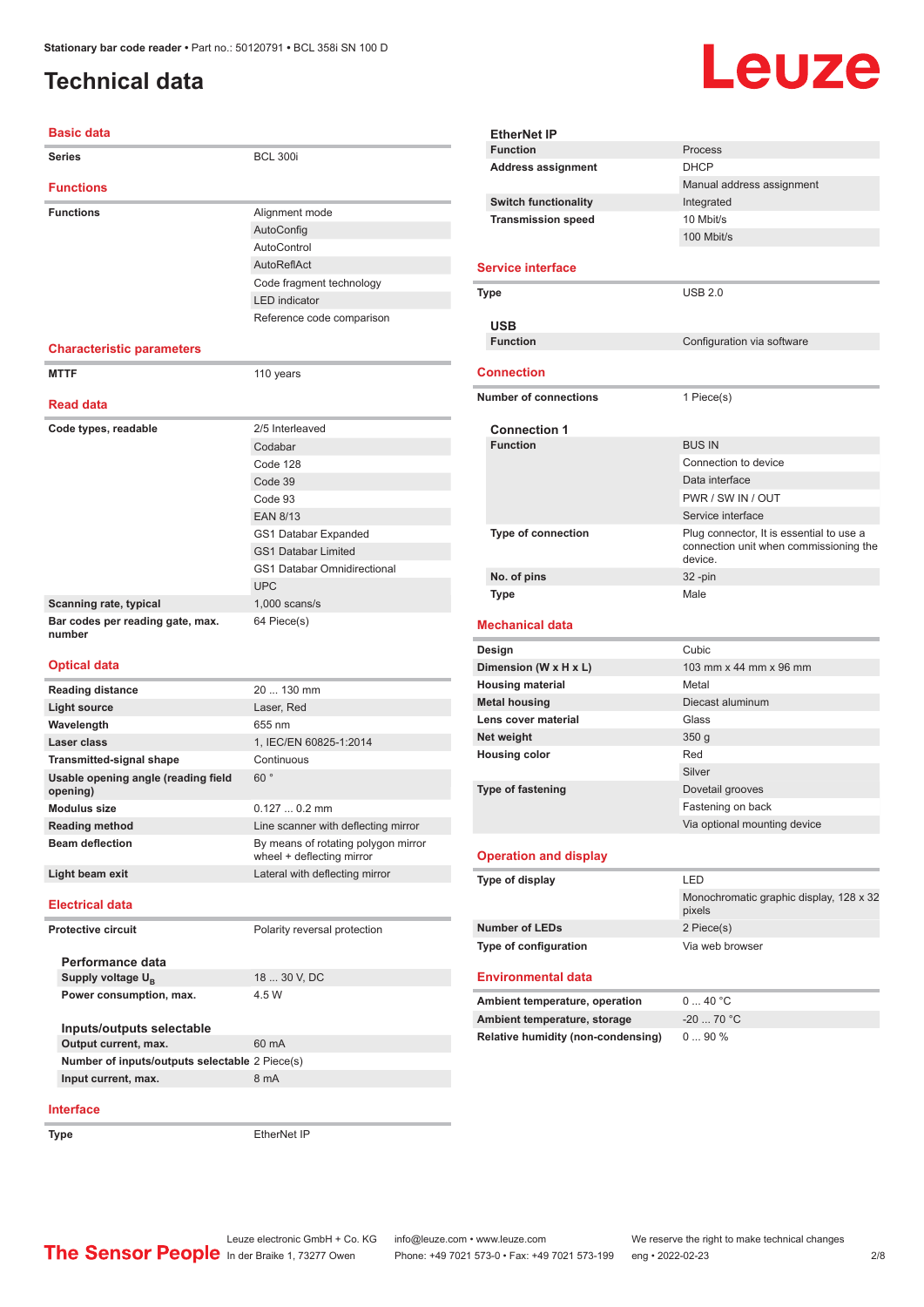### <span id="page-2-0"></span>**Technical data**

## Leuze

#### **Certifications**

| Degree of protection                                               | IP 65                    |
|--------------------------------------------------------------------|--------------------------|
| <b>Protection class</b>                                            | Ш                        |
| <b>Certifications</b>                                              | c UL US                  |
| Test procedure for EMC in accordance EN 55022                      |                          |
| with standard                                                      | EN 61000-4-2, -3, -4, -6 |
| Test procedure for shock in<br>accordance with standard            | IEC 60068-2-27, test Ea  |
| Test procedure for continuous shock<br>in accordance with standard | IEC 60068-2-29, test Eb  |
| Test procedure for vibration in<br>accordance with standard        | IEC 60068-2-6, test Fc   |

#### **Classification**

| <b>Customs tariff number</b> | 84719000 |
|------------------------------|----------|
| <b>ECLASS 5.1.4</b>          | 27280102 |
| <b>ECLASS 8.0</b>            | 27280102 |
| <b>ECLASS 9.0</b>            | 27280102 |
| ECLASS 10.0                  | 27280102 |
| <b>ECLASS 11.0</b>           | 27280102 |
| ECLASS 12.0                  | 27280102 |
| <b>ETIM 5.0</b>              | EC002550 |
| <b>ETIM 6.0</b>              | EC002550 |
| <b>ETIM 7.0</b>              | EC002550 |

#### **Dimensioned drawings**

All dimensions in millimeters





- B Deflection angle of the laser beam: ± 30 °
- C M4 thread (5 deep)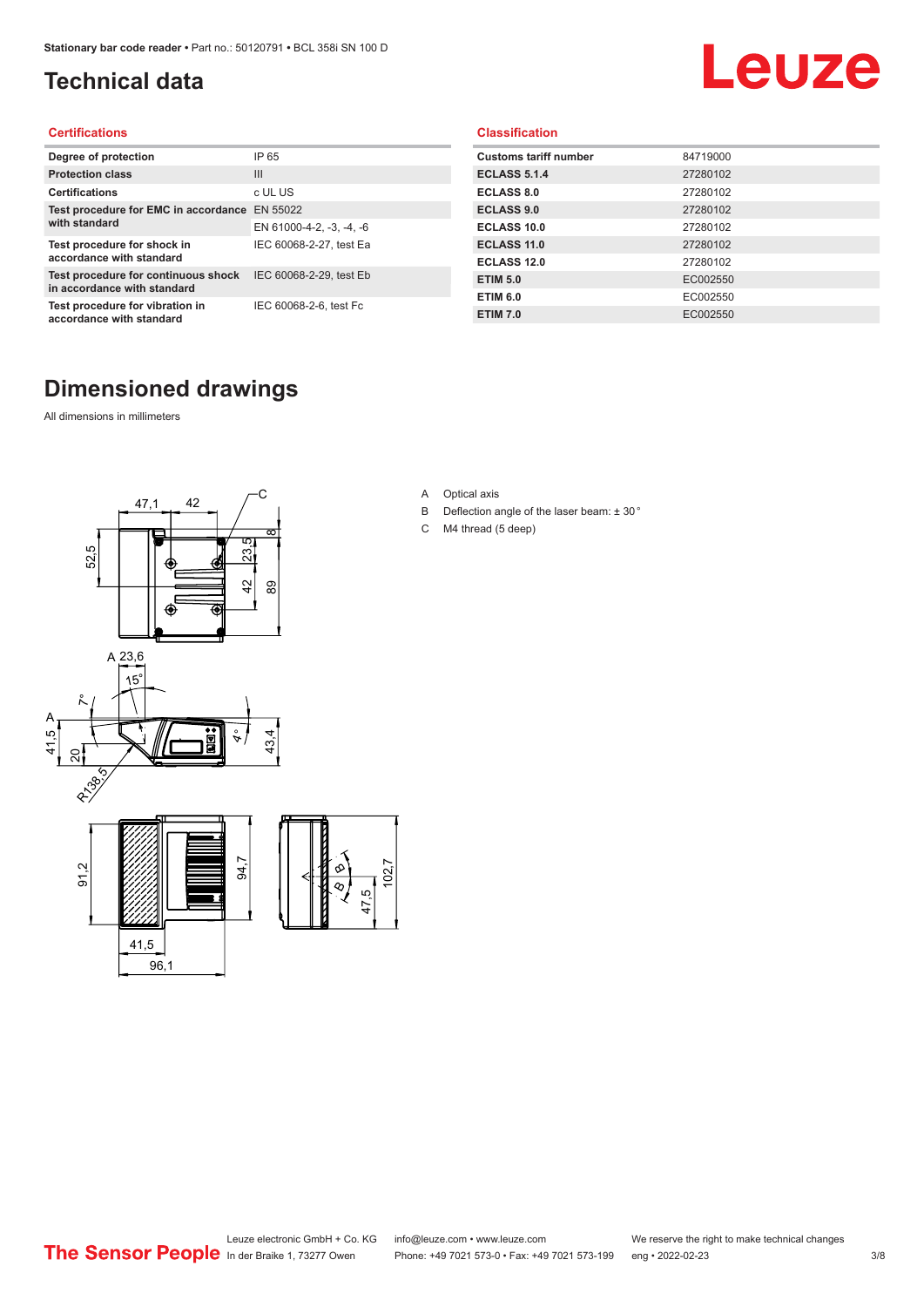#### <span id="page-3-0"></span>**Electrical connection**

## Leuze

#### **Connection 1**

| <b>Function</b>           | <b>BUS IN</b>                                                              |
|---------------------------|----------------------------------------------------------------------------|
|                           | Connection to device                                                       |
|                           | Data interface                                                             |
|                           | PWR / SW IN / OUT                                                          |
|                           | Service interface                                                          |
| Type of connection        | Plug connector                                                             |
| <b>Type of connection</b> | It is essential to use a connection unit when<br>commissioning the device. |
| No. of pins               | $32 - pin$                                                                 |
| <b>Type</b>               | Male                                                                       |

#### **Diagrams**

#### Reading field curve



x Reading field distance [mm]

y Reading field width [mm]

### **Operation and display**

| <b>LED</b>                                                        |               | <b>Display</b>          | <b>Meaning</b>                  |
|-------------------------------------------------------------------|---------------|-------------------------|---------------------------------|
|                                                                   | <b>PWR</b>    | Green, flashing         | Device ok, initialization phase |
|                                                                   |               | Green, continuous light | Device OK                       |
|                                                                   |               | Green, briefly off - on | Reading successful              |
| green, briefly off - briefly red - on<br>Orange, continuous light |               |                         | Reading not successful          |
|                                                                   |               |                         | Service mode                    |
|                                                                   | Red, flashing | Device OK, warning set  |                                 |
|                                                                   |               | Red, continuous light   | Error, device error             |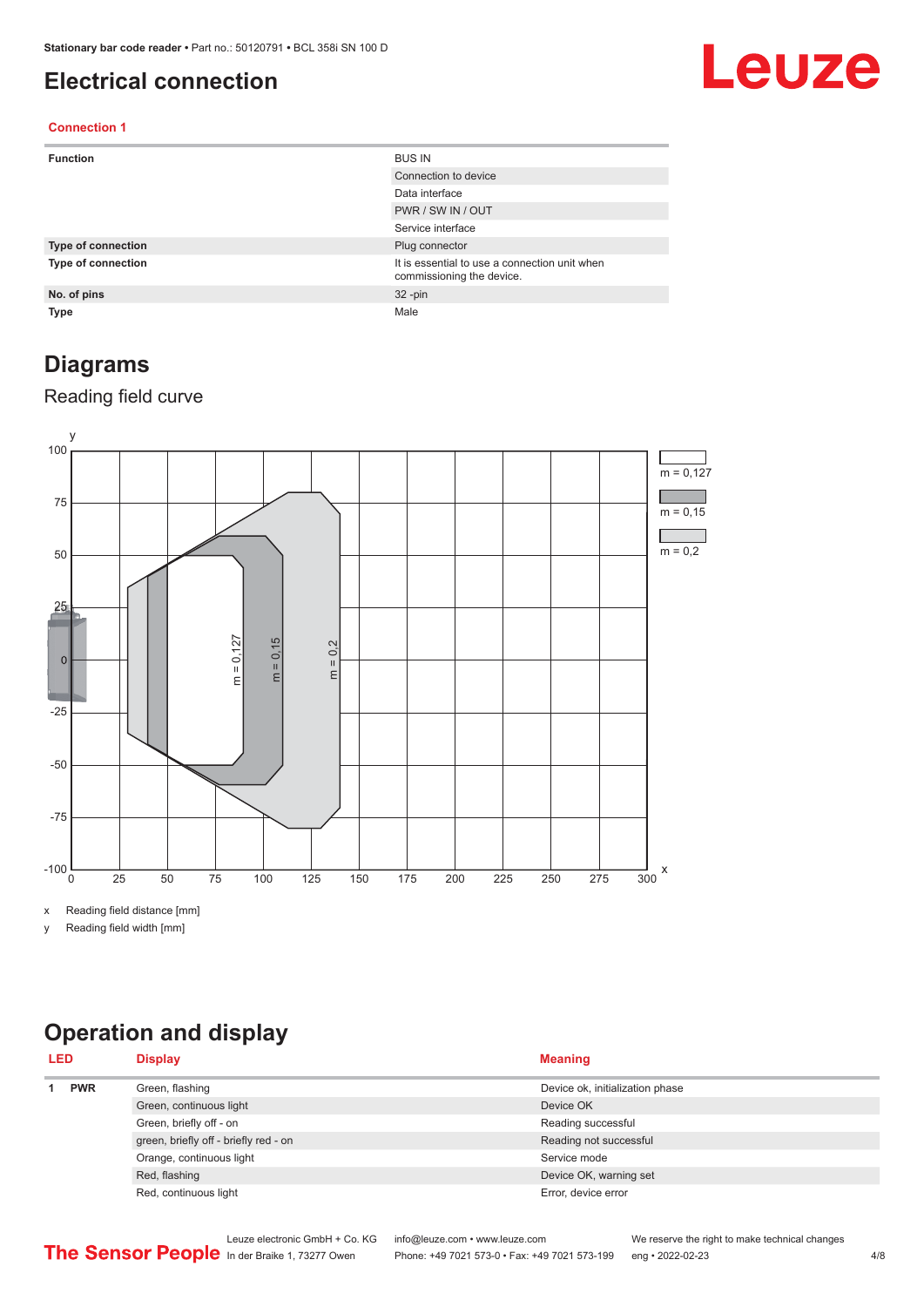#### <span id="page-4-0"></span>**Operation and display**

#### **LED Display Meaning 2 NET** Green, flashing **Initialization** Initialization Green, continuous light Bus operation ok Red, flashing Communication error communication error communication error communication error Red, continuous light Bus error

#### **Part number code**

Part designation: **BCL XXXX YYZ AAA BB CCCC**

| <b>BCL</b>  | <b>Operating principle</b><br>BCL: bar code reader                                                                                                                                                                                       |
|-------------|------------------------------------------------------------------------------------------------------------------------------------------------------------------------------------------------------------------------------------------|
| <b>XXXX</b> | Series/interface (integrated fieldbus technology)<br>300i: RS 232 / RS 422 (stand-alone)<br>301i: RS 485 (multiNet slave)<br>304i: PROFIBUS DP<br>308i: EtherNet TCP/IP, UDP<br>338i: EtherCAT<br>348i: PROFINET RT<br>358i: EtherNet/IP |
| YY          | <b>Scanning principle</b><br>S: line scanner (single line)<br>R1: line scanner (raster)<br>O: oscillating-mirror scanner (oscillating mirror)                                                                                            |
| z           | <b>Optics</b><br>N: High Density (close)<br>M: Medium Density (medium distance)<br>F: Low Density (remote)<br>L: Long Range (very large distances)<br>J: ink-jet (depending on the application)                                          |
| <b>AAA</b>  | <b>Beam exit</b><br>100: lateral<br>102: front                                                                                                                                                                                           |
| <b>BB</b>   | <b>Special equipment</b><br>D: With display<br>H: With heating<br>DH: optionally with display and heating<br>P: plastic exit window                                                                                                      |
| CCCC        | <b>Functions</b><br>F007: optimized process data structure                                                                                                                                                                               |
| <b>Note</b> |                                                                                                                                                                                                                                          |
|             | $\&$ A list with all available device types can be found on the Leuze website at www.leuze.com.                                                                                                                                          |

#### **Notes**

| Observe intended use!                                                                                                                                                                                                         |
|-------------------------------------------------------------------------------------------------------------------------------------------------------------------------------------------------------------------------------|
| $\%$ This product is not a safety sensor and is not intended as personnel protection.<br>$\%$ The product may only be put into operation by competent persons.<br>♦ Only use the product in accordance with its intended use. |

Leuze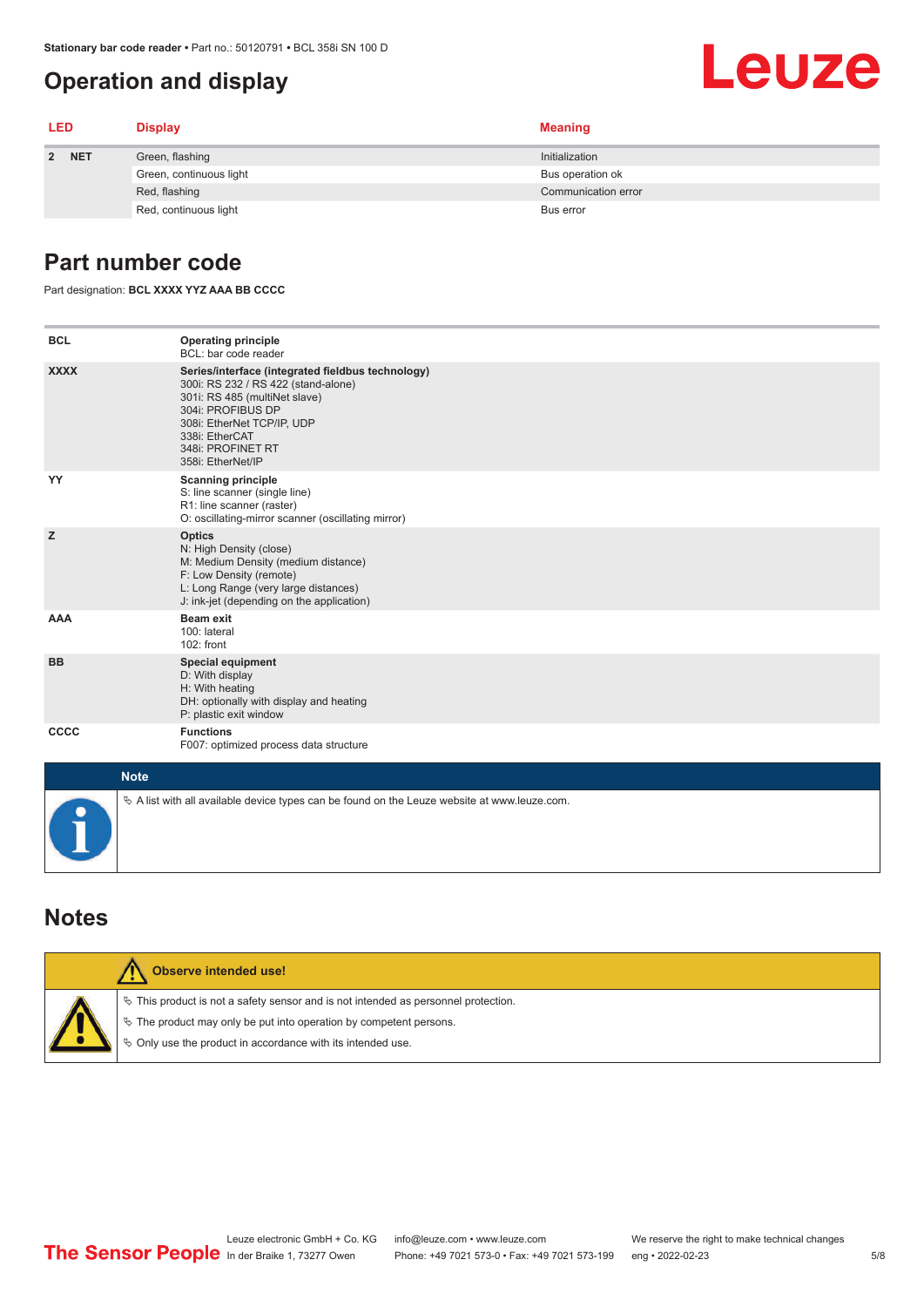#### <span id="page-5-0"></span>**Notes**

|   | <b>ATTENTION! LASER RADIATION - CLASS 1 LASER PRODUCT</b>                                                                                                                                                                                                                                                                                                                                                                                                                                                                                                   |
|---|-------------------------------------------------------------------------------------------------------------------------------------------------------------------------------------------------------------------------------------------------------------------------------------------------------------------------------------------------------------------------------------------------------------------------------------------------------------------------------------------------------------------------------------------------------------|
| 纂 | The device satisfies the requirements of IEC/EN 60825-1:2014 safety regulations for a product of laser class 1 and complies with 21 CFR 1040.10 except<br>for conformance with IEC 60825-1 Ed. 3., as described in Laser Notice No. 56, dated May 8, 2019.<br>$\%$ Observe the applicable statutory and local laser protection regulations.<br>$\%$ The device must not be tampered with and must not be changed in any way.<br>There are no user-serviceable parts inside the device.<br>Repairs must only be performed by Leuze electronic GmbH + Co. KG. |

#### **Accessories**

#### Connection technology - Connection cables

|   | Part no. | <b>Designation</b>      | <b>Article</b>   | <b>Description</b>                                                                                                                                                                            |
|---|----------|-------------------------|------------------|-----------------------------------------------------------------------------------------------------------------------------------------------------------------------------------------------|
| œ | 50132079 | KD U-M12-5A-V1-<br>050  | Connection cable | Connection 1: Connector, M12, Axial, Female, A-coded, 5-pin<br>Connection 2: Open end<br>Shielded: No<br>Cable length: 5,000 mm<br>Sheathing material: PVC                                    |
|   | 50135074 | KS ET-M12-4A-P7-<br>050 | Connection cable | Suitable for interface: Ethernet<br>Connection 1: Connector, M12, Axial, Male, D-coded, 4-pin<br>Connection 2: Open end<br>Shielded: Yes<br>Cable length: 5,000 mm<br>Sheathing material: PUR |

### Connection technology - Interconnection cables

|   |     | Part no. | <b>Designation</b>                     | <b>Article</b>        | <b>Description</b>                                                                                                                                                                                                               |
|---|-----|----------|----------------------------------------|-----------------------|----------------------------------------------------------------------------------------------------------------------------------------------------------------------------------------------------------------------------------|
| Ħ | e   | 50117011 | <b>KB USB A - USB</b><br>miniB         | Service line          | Suitable for interface: USB<br>Connection 1: USB<br>Connection 2: USB<br>Shielded: Yes<br>Cable length: 1,500 mm<br>Sheathing material: PVC                                                                                      |
|   |     | 50137078 | <b>KSS ET-M12-4A-</b><br>M12-4A-P7-050 | Interconnection cable | Suitable for interface: Ethernet<br>Connection 1: Connector, M12, Axial, Male, D-coded, 4-pin<br>Connection 2: Connector, M12, Axial, Male, D-coded, 4-pin<br>Shielded: Yes<br>Cable length: 5,000 mm<br>Sheathing material: PUR |
|   | the | 50135081 | <b>KSS ET-M12-4A-</b><br>RJ45-A-P7-050 | Interconnection cable | Suitable for interface: Ethernet<br>Connection 1: Connector, M12, Axial, Male, D-coded, 4-pin<br>Connection 2: RJ45<br>Shielded: Yes<br>Cable length: 5,000 mm<br>Sheathing material: PUR                                        |

Leuze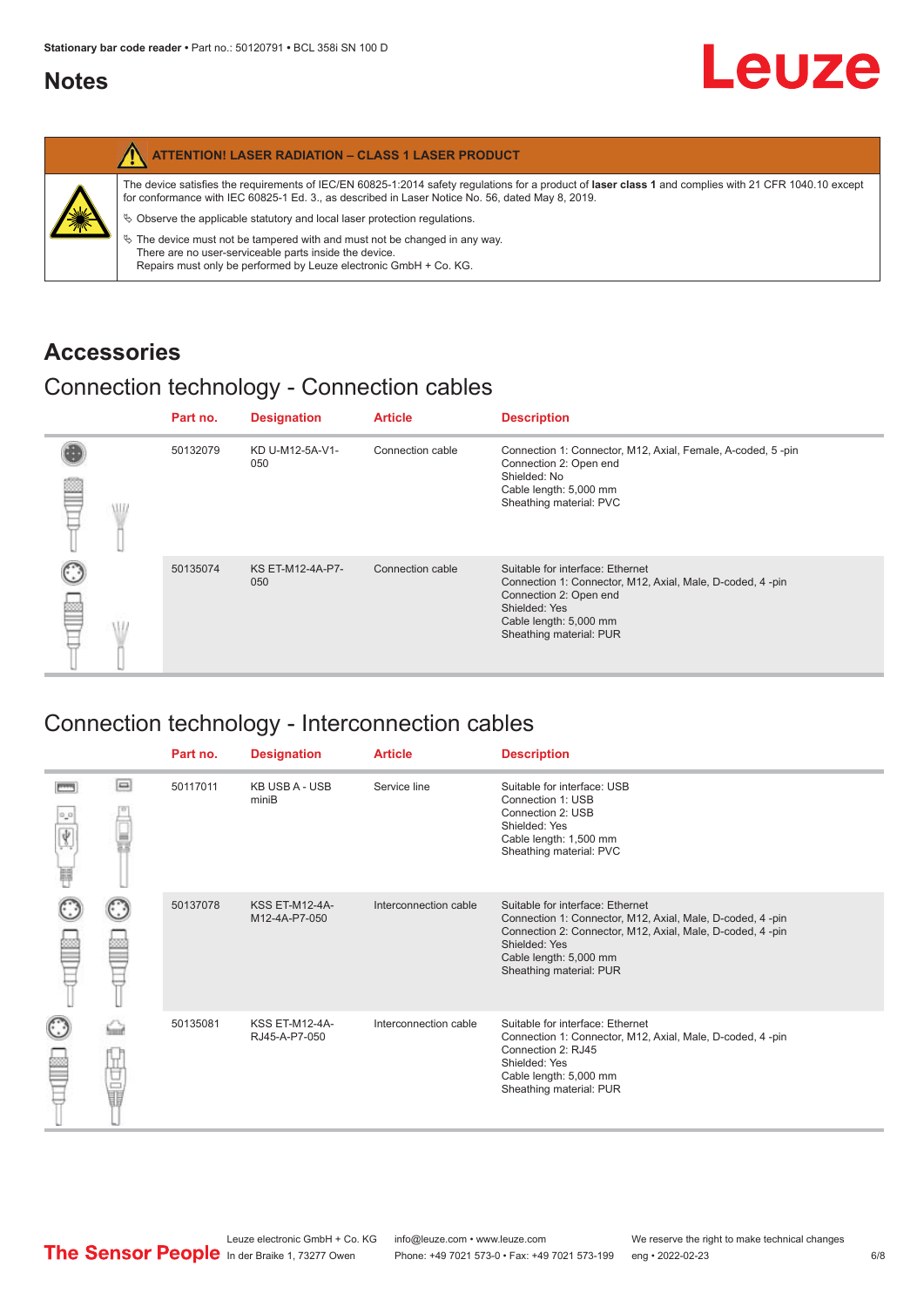## Leuze

### **Accessories**

### Connection technology - Connection boxes

| Part no.   | <b>Designation</b> | <b>Article</b>  | <b>Description</b>                                                                                                               |
|------------|--------------------|-----------------|----------------------------------------------------------------------------------------------------------------------------------|
| 50120796 * | MK 358             | Connection unit | Suitable for: BCL 358i<br>Suitable for interface: EtherNet IP<br>Number of connections: 4 Piece(s)<br>Connection: Terminal       |
| 50120797 * | <b>MS 358</b>      | Connection unit | Suitable for: BCL 358i<br>Suitable for interface: EtherNet IP<br>Number of connections: 4 Piece(s)<br>Connection: Connector, M12 |

\* Necessary accessories, please order separately

#### Mounting technology - Mounting brackets

|      | Part no. | <b>Designation</b> | <b>Article</b>  | <b>Description</b>                                                                                                                                                                            |
|------|----------|--------------------|-----------------|-----------------------------------------------------------------------------------------------------------------------------------------------------------------------------------------------|
| $-1$ | 50121433 | BT 300 W           | Mounting device | Design of mounting device: Angle, L-shape<br>Fastening, at system: Through-hole mounting<br>Mounting bracket, at device: Screw type<br>Type of mounting device: Adjustable<br>Material: Metal |

#### Mounting technology - Rod mounts

| Part no. | <b>Designation</b> | <b>Article</b>  | <b>Description</b>                                                                                                                                                                                                                                                |
|----------|--------------------|-----------------|-------------------------------------------------------------------------------------------------------------------------------------------------------------------------------------------------------------------------------------------------------------------|
| 50121435 | BT 56 - 1          | Mounting device | Functions: Static applications<br>Design of mounting device: Mounting system<br>Fastening, at system: For 12 mm rod, For 14 mm rod, For 16 mm rod<br>Mounting bracket, at device: Clampable<br>Material: Metal<br>Tightening torque of the clamping jaws: $8 N·m$ |

#### Mounting technology - Other

| Part no. | <b>Designation</b> | <b>Article</b>  | <b>Description</b>                                                                                                                                 |
|----------|--------------------|-----------------|----------------------------------------------------------------------------------------------------------------------------------------------------|
| 50124941 | <b>BTU 0300M-W</b> | Mounting device | Fastening, at system: Through-hole mounting<br>Mounting bracket, at device: Clampable, Groove mounting, Suited for M4<br>screws<br>Material: Metal |